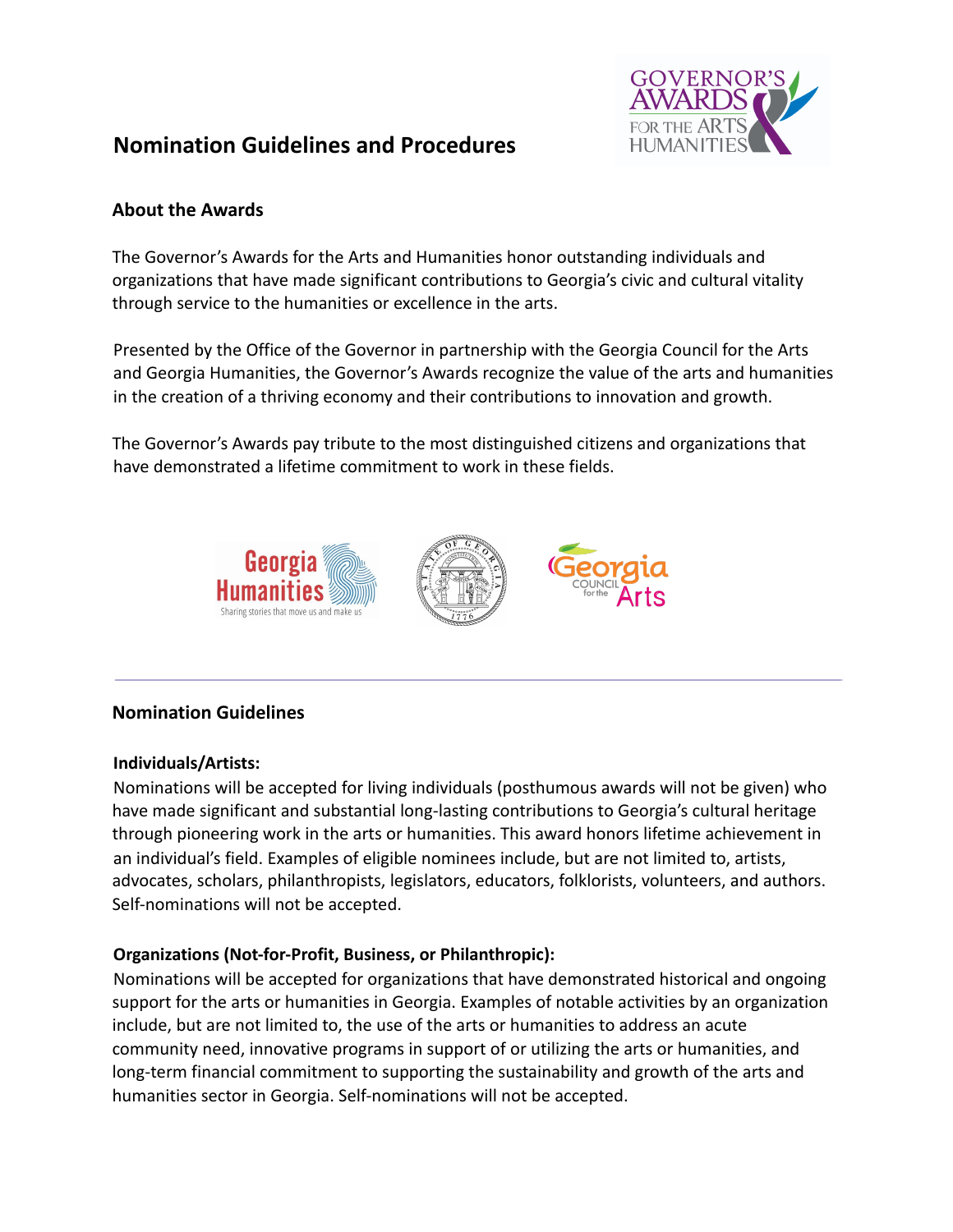# **Selection Criteria:**

A panel of judges will evaluate the total body of work or contributions of the nominee and the impact of the nominee's work on the cultural climate and vitality of Georgia.

## **Nominations must include:**

- A complete **nomination form:**
	- Available at [https://www.cognitoforms.com/GDECD1/\\_2022GovernorsAwardsForTheArtsHu](https://www.cognitoforms.com/GDECD1/_2022GovernorsAwardsForTheArtsHumanities) [manities](https://www.cognitoforms.com/GDECD1/_2022GovernorsAwardsForTheArtsHumanities)

## ● A complete **nomination package:**

- A narrative summary of the nominee's achievements that highlights:
	- unique and significant contributions to enriching lives and strengthening communities in our state through the arts or humanities;
	- the impact of the nominee's work at the local, state, or national level;
	- a brief history of the individual's or the organization's commitment to and participation in the arts or humanities.
- A biography or resume of up to three pages (*for individual nominations only*)
- Two letters of support

Nominators may also provide links to three pieces of digital supporting material, which may include photographs, video, artwork samples, music, or documentation of an individual's or organization's contribution to the arts or humanities. Links to supporting materials must be included in the nomination package.

# **Award Recipients**

Award recipients will be notified in September. A ceremony to honor recipients is traditionally held at the Georgia Capitol (more details will be announced in the fall). Nominations may be made by any resident of Georgia, excluding members of the boards and staffs of the Georgia Council for the Arts, Georgia Department of Economic Development, and Georgia Humanities. Award recipients will be selected by a panel of distinguished judges, including community members and representatives from the above organizations and the Office of the Governor.

# **Submitting a Nomination**

| <b>Key Dates:</b> | <b>Nomination Deadline</b>    | July 22, 2022<br>(5:00 p.m. EDT) |
|-------------------|-------------------------------|----------------------------------|
|                   | <b>Recipient Notification</b> | mid-September                    |

Nominations should be submitted through the online nomination form: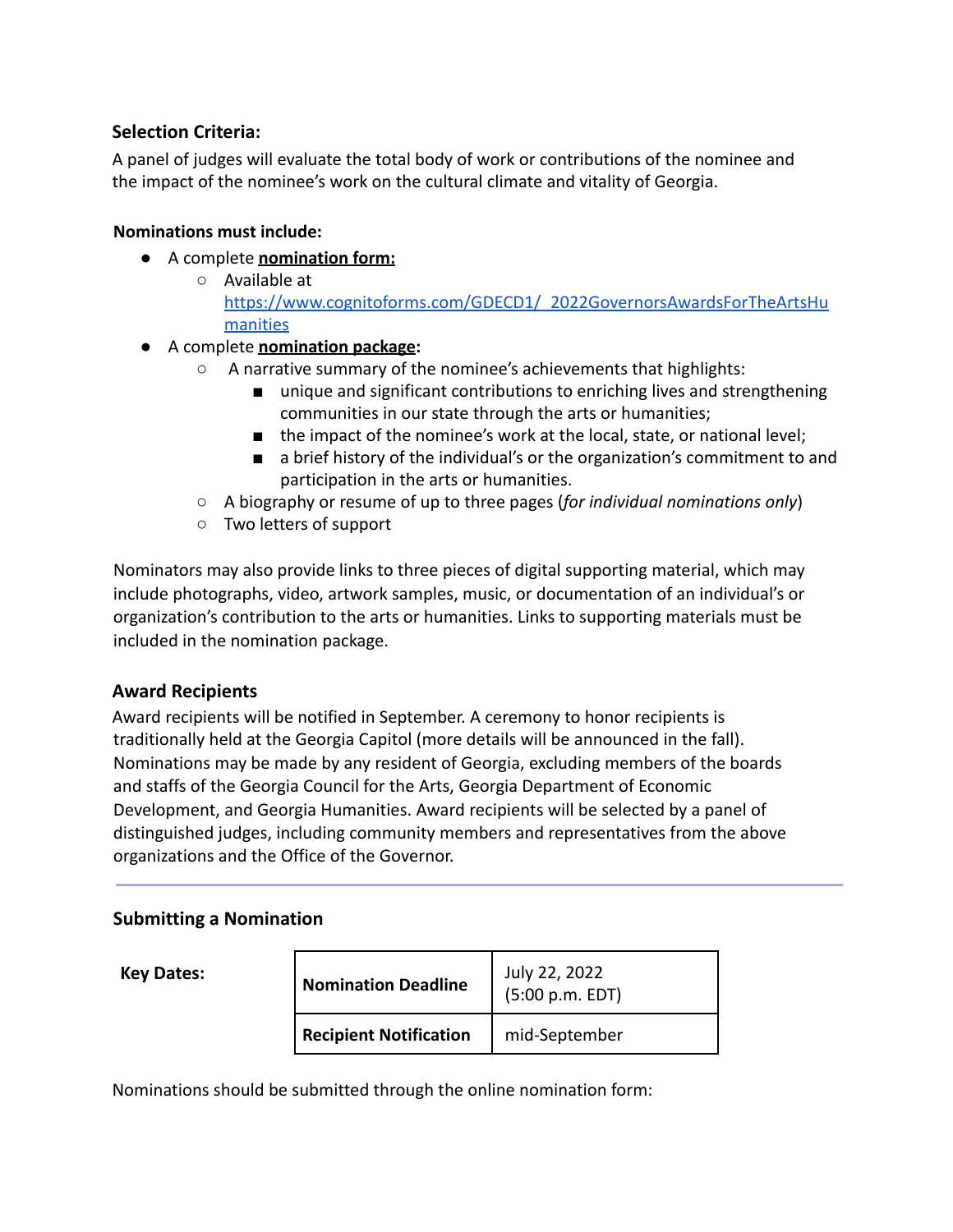# [https://www.cognitoforms.com/GDECD1/\\_2022GovernorsAwardsForTheArtsHumanities](https://www.cognitoforms.com/GDECD1/_2022GovernorsAwardsForTheArtsHumanities). *Please note that hard copies of nominations or supporting materials will not be accepted.*

## **Nomination Form Preview**

#### **Individual Nominations**

Nominee's name: Organization affiliation (if any): Title (optional): Individual's field of work (if applicable): Artist's medium (if applicable): Nominee's Address: Georgia County: Number of years lived in Georgia: Phone: Email:

#### **Organization Nominations**

Nominee organization name: Contact person for the organization: Title (optional): Nominee organization's address: Georgia County: Number of years in Georgia: Phone: Email:

#### **Nominator Information**

Nominator name\*: Organization affiliation (if any): Title (Optional): Nominator Address: Georgia County: Nominator Email\*: Phone\*: *\*Required fields.*

#### **Supporting Documents and Digital Materials**

- Nomination Package
	- Upload **one PDF file** including:
		- For nominations of *individuals*:
			- A summary of the nominee's achievements (2 pages maximum)